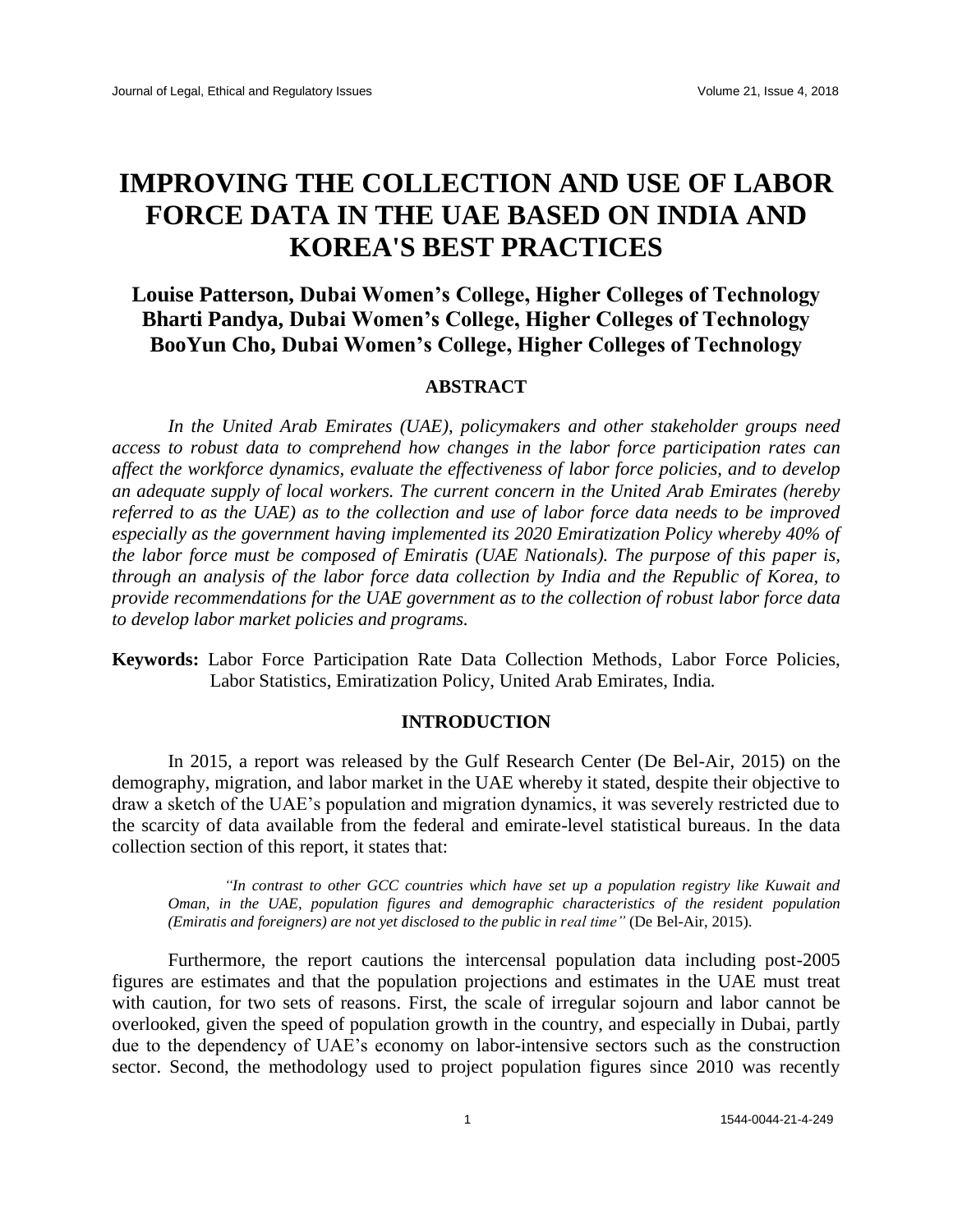questioned, as it led to the release of extraordinary rates of demographic growth. Therefore, with any labor market data released to the public has to be treated with caution and, in some cases, for a time series analysis, data for some years are unavailable. The data market data collection, during 2008 to 2010 was not publicized for unknown reasons.

In the UAE, policymakers and other stakeholder groups need access to robust data to comprehend how changes in the labor force participation rates can affect the workforce dynamics, evaluate the effectiveness of labor force policies, and to develop an adequate supply of local workers. The current issue in the United Arab Emirates (hereby referred to as the UAE) as to the collection and use of labor force data needs to be improved, especially as the government has implemented its 2020 Emiratization Policy whereby 40% of the labor force must be composed of Emirates.

The purpose of this paper is to examine the labor force data collection methods of three countries, India, the Republic of Korea (hereby referred to as Korea), and the UAE whereby a comparison will be conducted on these three systems of data collection. India and Korea will act as role models for the UAE government in the data collection methodology.

Three countries were selected based on the different situations and data collection needs of those three countries. The three countries have dissimilar labor structures and therefore the objectives of human resource management might be unlike.

Korea can be considered as an industry model due to its rapid industrialization and currently has shifted the knowledge-based society. When focused on the knowledge-intensive industry, Korea has been sourcing its human resources in Korea. India has seen limited success in the structured manufacturing sector but has accounted a powerful human resource base, but it is not being effectively utilized except in the IT industry. Thus, India is experiencing the outflow of human resources, so-called brain-drain. Considering that the UAE depends on foreign human resources in the technology sector, the UAE's labor data management approach should also reflect these characteristics. In addition, various stakeholder groups will then have access to historical data, from the time of the foundation of the UAE to its current labor force data. It identifies strategies that can fulfil the improvement of labor force data collection.

Literature review, interviews, multiple documents, and websites will be examined to identify the extent to which India and Korea have developed the labor force data collections. A comparison will be conducted if there are there are any differences between these three countries as to their data collection methodology. This preliminary research will contribute towards building a new labor force data collection framework for the UAE government.

The International Labor Office (ILO) (2015) published a guide for gathering analysing labor market data. It gives examples of how countries are using indicators and data analysis and briefly discusses how to analyse data from single and multiple indicators for a policy position. The guide points out that data gathered from labor force surveys and national censuses by various agencies can be limited and too general in nature, quite often due to resource limitations. Papola (2014) stated that:

*"Labor statistics are collected, compiled and disseminated in a country to meet the requirements of different goals and objectives sought to be achieved by different stakeholders and interest groups. These groups and uses to which they put the statistics could broadly be grouped into the following four categories:*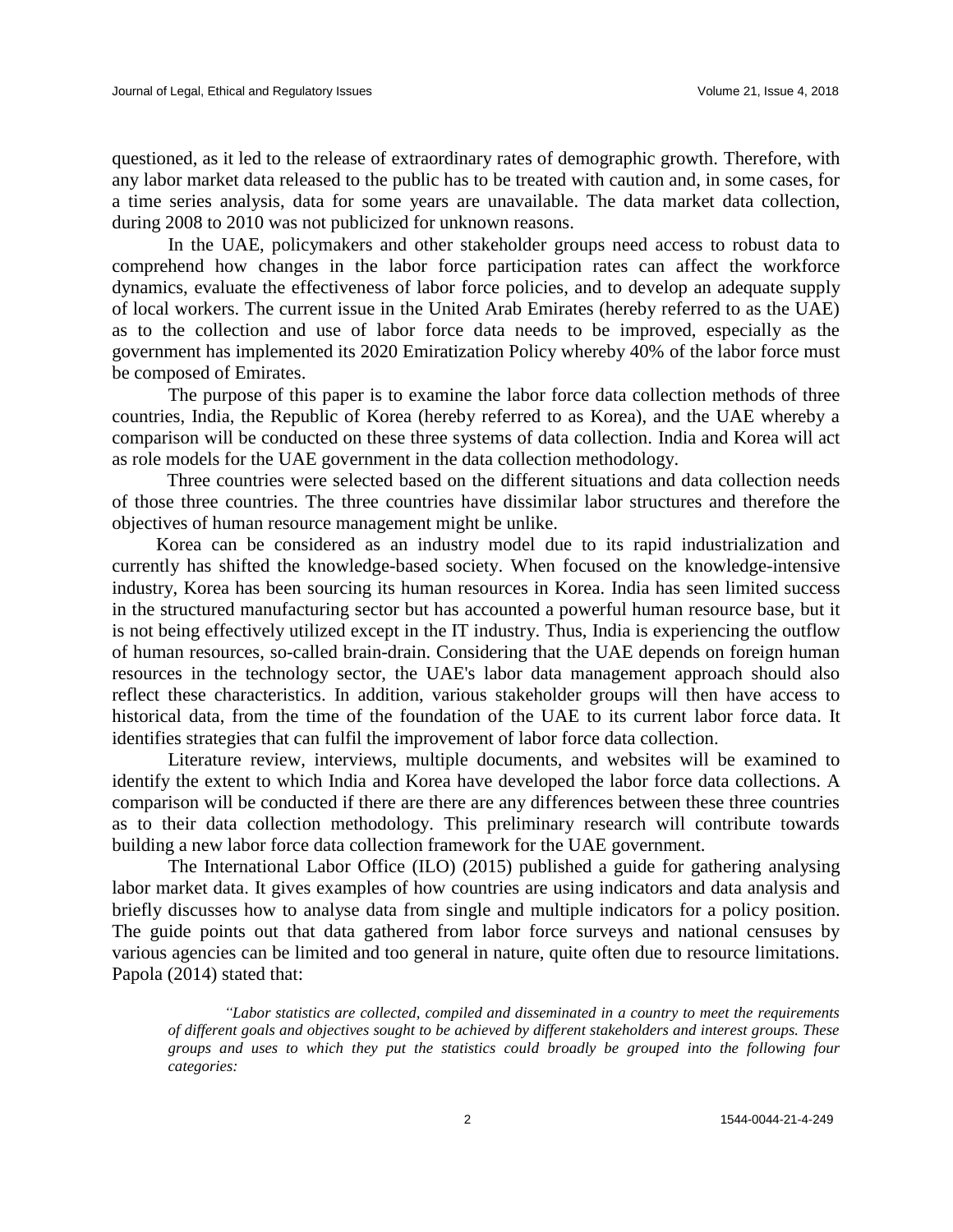- *1. Planners, policymakers and administrators: For planning and monitoring socioeconomic development and formulation and implementation of policies, laws and rules for overall development and welfare of labour.*
- *2. Research workers, media, civil society and the public at large: Seeking to improve understanding, awareness and knowledge about labor and related subjects.*
- *3. Workers organizations and employers' associations: To analyse, represent and lobby for their respective constituencies, namely, workers and industry.*
- 4. *International agencies: For presenting international perspective and comparisons and monitoring progress in the well-being of labor and assess the labor situation for utilization as part of the assessment of the overall socio-economic situation of the country from the view point of their own mandate.* (Papola, 2014)

# **Western Countries**

Beginning in 1960, the members of the then European Community began collecting comparable data on employment and unemployment through the means of a labor force survey (Eurostat, 1998). Nowadays, the EU Labour Force Survey is universally recognized as a tool for observing labor market demographic developments and for taking appropriate policy measures. It provides data that is truly comparable as it is independent of national administrations and legislative frameworks.

Anker (1983) wrote a criticique of the data methods being used at that time to collect female labor force participation data where they were inaccurate or incomplete; especially in developing countries where women were shown as economically inactive members of society despite their labor being important to the economic survival of the household. The author recommended that the female labor force data be improved by showing their economical role through statistics.

In 2015, the ILO released a report providing guidelines on the gathering and analysis of labor market data specifically referring to national policies (ILO, 2015). The ILO's principal objective is to achieve *"full productive employment and Decent Work for all, including for women and young people".* In the analysis of labor market data, the report points that it is important for three major reasons (ILO, 2015):

- 1. To identify and understand issues in the labor market regarding employment policy.
- 2. To inform decisions about national employment policy with objective empirical foundations.
- 3. To evaluate the costs and benefits of policies, measures and programmes.

The US Bureau of Labor Statistics (BLS) produces several statistical series for the United States and has developed a statistical series for foreign comparisons (Handbook of Methods Chapter 12 International Comparisons, Capdevielle and Sherwood, 2002). The BLS uses a conceptual framework for its comparative purposes whereby it obtains foreign data and documentation from numerous sources worldwide, does translation if necessary into English and performs analyses of sources and method for quality and comparability, and adjusts the statistical series. The BLS program of international comparisons is unique as the data collected is adjusted for comparability by the other agencies.

In 2018 the Australian Bureau of Statistics released a fact sheet regarding the concepts, sources and methods of labor force statistics, specifically international comparisons. The report pointed out that is essential to acquire a global context to economic analysis, social research, and policy formation and evaluation. Consideration must be taken regarding the differences in how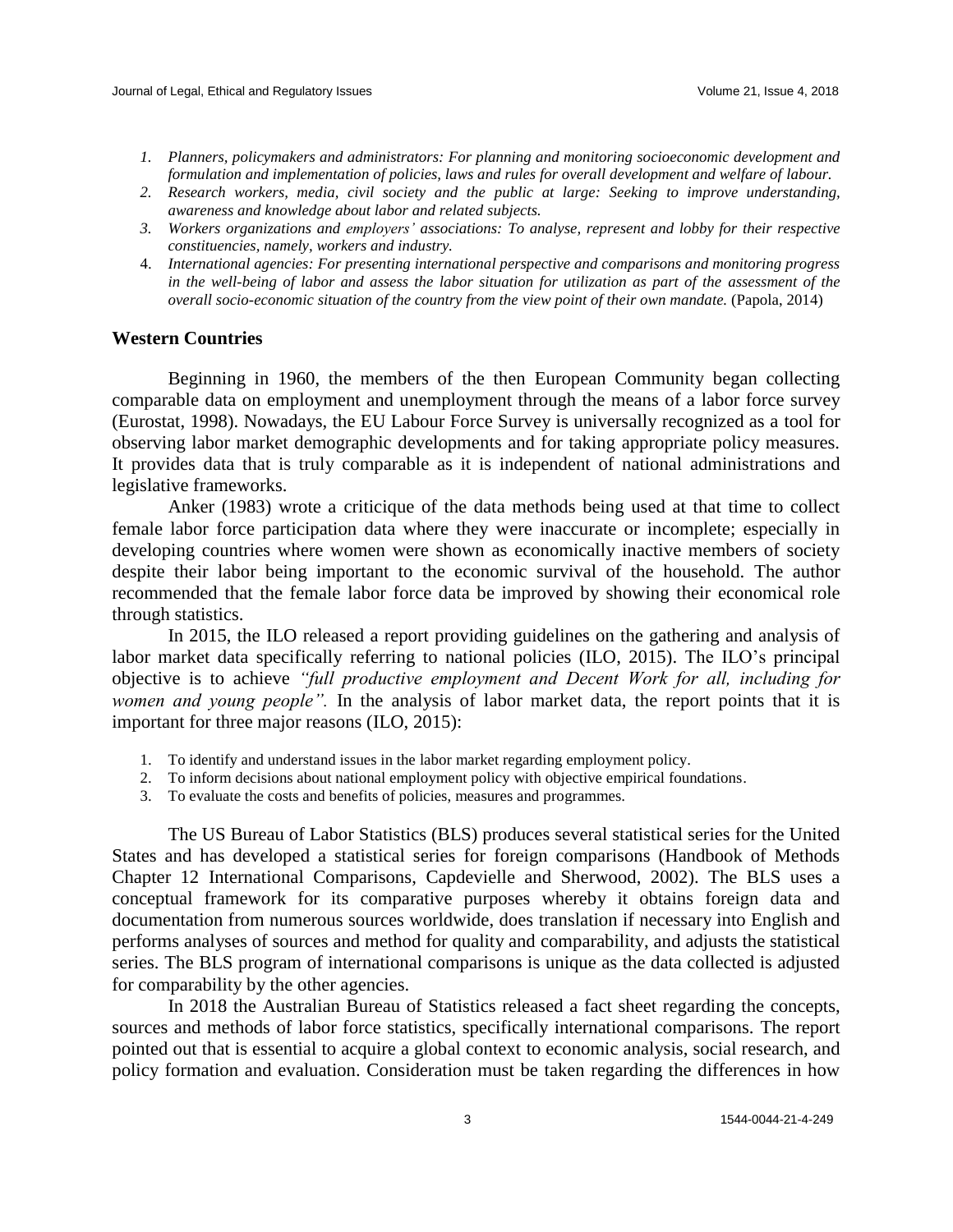labor concepts are measured. The ILO developed a measure of international labor standards for countries to follow to allow a similar basis for cross-country comparisons to happen. The fact sheet outlined the key labor force statistics to collect for this comparison: population with the working population given as well, followed by the labor force participation by gender, employment to participation ratio, the unemployment rate by gender, and underemployment rate by gender based on the ILOSTAT Database.

# **Asia**

On the Asian continent, in Thailand, data for a study (Adhikari et al., 2011) was drawn from the 2007 Survey of Older Persons, a nationally representative survey conducted by the National Statistics Office (NSO). The NSO has conducted three nationally representative household surveys of older persons in 1994, 2002 and 2007 to fulfill the need for adequate information to develop appropriate policies and programs to ensure the well-being of the Thai elderly. These surveys collected information on socioeconomic conditions and living arrangements, employment and income, health status and health behaviour, etc. of the elderly in Thai society. In Malaysia, an article (Franck and Olsson, 2014) argues that common methods to collect data on women's labor force participation frequently result in under-reporting and underrecording of their work. Based on fieldwork in Malaysia's Penang state, this article presents some of the difficulties associated with recording women's informal work. It contributes to theorization on the under-reporting of women's remunerative activities in official surveys by arguing that while women's work is often devalued, under-reporting may also be the result of women making strategic and pragmatic choices. By reporting themselves as "*housewives*", for example, they may avoid questioning their society's gendered norms while securing their own interests in work outside the home.

In India (Papola, 2014), an assumption is made that labor market data has special importance due to the socio-economic development of the country which is managed through a system of economic planning. The Indian Ministry of Labour and Employment and some other welfare ministries and departments are responsible for making labor policy and laws and their implementation that are the users of labor statistics, but agencies engaged in planning socioeconomic development, particularly, the Planning Commission, become other major users of data on different aspects of labor. The Commission uses data on employment and unemployment extensively in its assessment and projections and for setting targets for employment generation and strategy for their achievement in every Five-Year Plan. Importance of such data has increased over the years with greater emphasis in plans on employment generation and poverty reduction. Nowadays, the subject of skill development has emerged as another important area of planning for which the Commission needs detailed data on demand and supply of skills among worker. In 2017, the Indian government, announced it had set up a task force to recommend a methodology to generate timely and reliable employment data (Hirway, 2017). The government had globally respected sources for employment statistics, including Employment and Unemployment Surveys (EUS) conducted by the National Sample Survey Office (NSSO) every five years but with a small sample size. Since 2011, annual and semiannual EUS by the Labor Bureau (2018), the Census of India every ten years, and an Economic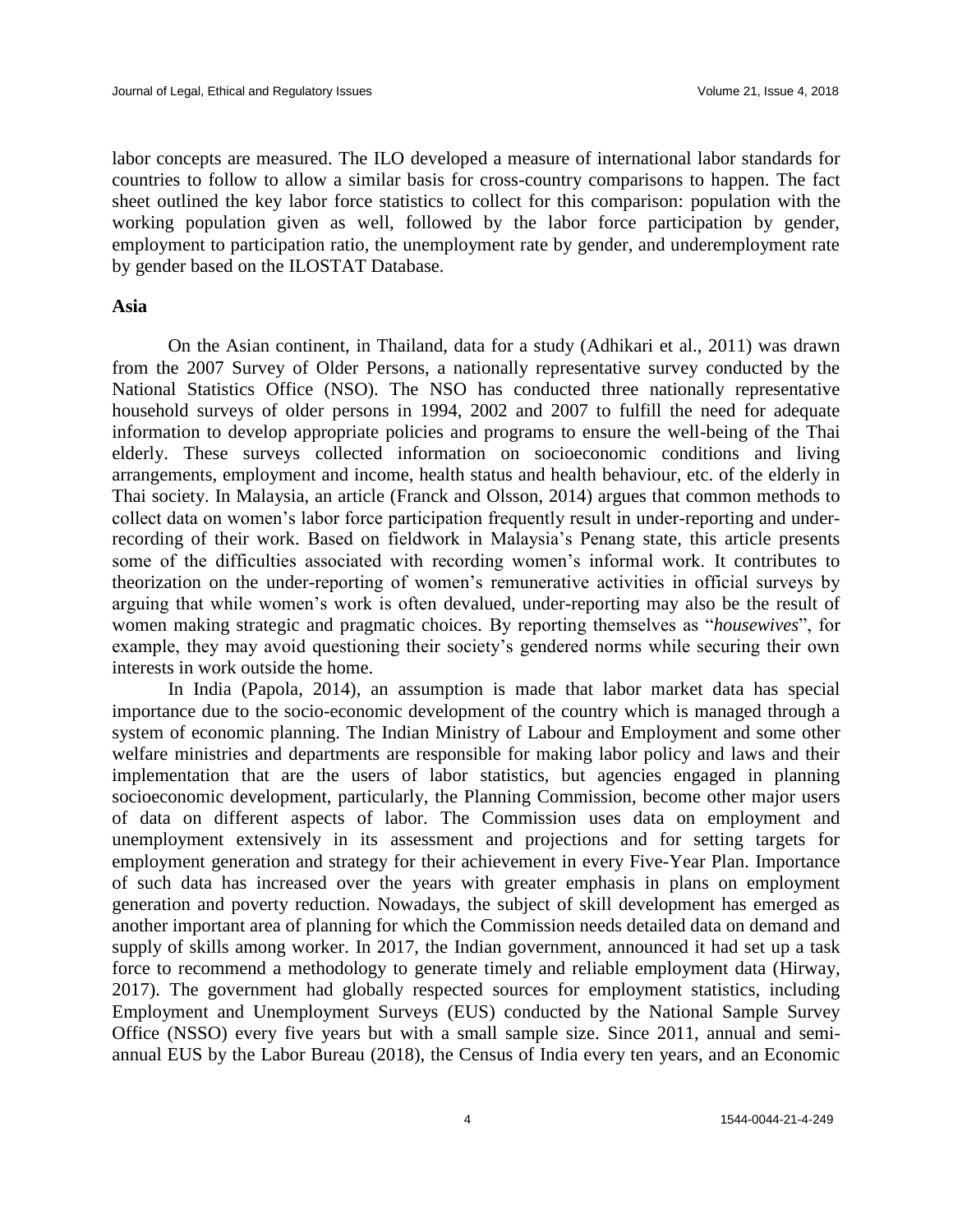Census for agricultural and non-agricultural at intervals. The government believes there is a need for change as gaps exist in the collection of data such as informal workers, the need to reduce the lag time between the survey and release of the data, and the need to conduct short-term surveys for the rapid assessment of the impact on different reemployment policies. There is an absence of data on district-level employment for decentralized planning, data on circular migrant workers, the working and living conditions for female workers.

In Korea, the main bodies for gathering labor force data (Shin, 2015) are the Ministry of Employment and Labor (MOEL), Statistics Korea, local governments, government institutions, and private institutions. The types of labor market information come from various survey types: General Labor Market Survey (mainly cross-sectional data collected by the government); Indepth Longitudinal Labor Market Survey (panel data collected by various research institutions); and Administration Collections Statistics (National Employment Insurance statistics, National Pension Insurance, National Health Insurance statistics, etc.). The Labor Market survey is conducted by the (2018) where it surveys establishments, the labor cost of enterprises, labor demand, and labor conditions by type of employment. Labor market information data collected by Statistics Korea using surveys: Economically Active Population survey is conducted monthly using a sample size of 32,000 households and the Local Area Labor Force Survey, which is a sample size of 199,000 households, is conducted bi-annually. Other surveys are conducted by government research institutions and private institutions.

#### **Middle East and Africa**

In 2011, the African Development Bank published a report as to how data is collected for their labor survey. Variables are derived and classifications are produced such as these variables are related to occupation, industry, and Status in Employment (SE). It then describes the sociodemographic characteristics of the population, including age, sex, geographical location, educational attainment, and sometimes migration status.

Regards to the Middle East, in 2011, a framework was developed to study the Saudi labor force (Flynn, 2011) using data from the national labor market model designed by the United States Department of Labor in the 1940s and applied to the Saudi labor force using data from the Saudi Arabian Central Department of Statistics and Information. The findings give the first comprehensive statistical outline of the Saudi labor force and a baseline to systematically track expected increases in labor force participation, especially women and youth. This framework was designed to overcome issues of the existing data collection method such as conflicting information provided by various government agencies, varying definitions, and the lack of uniformity in reporting cross-sectional and longitudinal statistics.

In the UAE, there is great variability where most of individual labor force data collection methods are not reliable, and the labor force data is difficult to access. Dubai Emirates is considered to be the most reliable Emirati state as a source for labor market data, but it does not publish all of its historical time series data. The Bulletin of Labor Force Results 2015 was released in April 2016 by the Population Statistics Sector. During the design and implementation, the latest methodologies and international standards were followed where the International Labor Organization (ILO)'s guidelines were followed as to the sample group being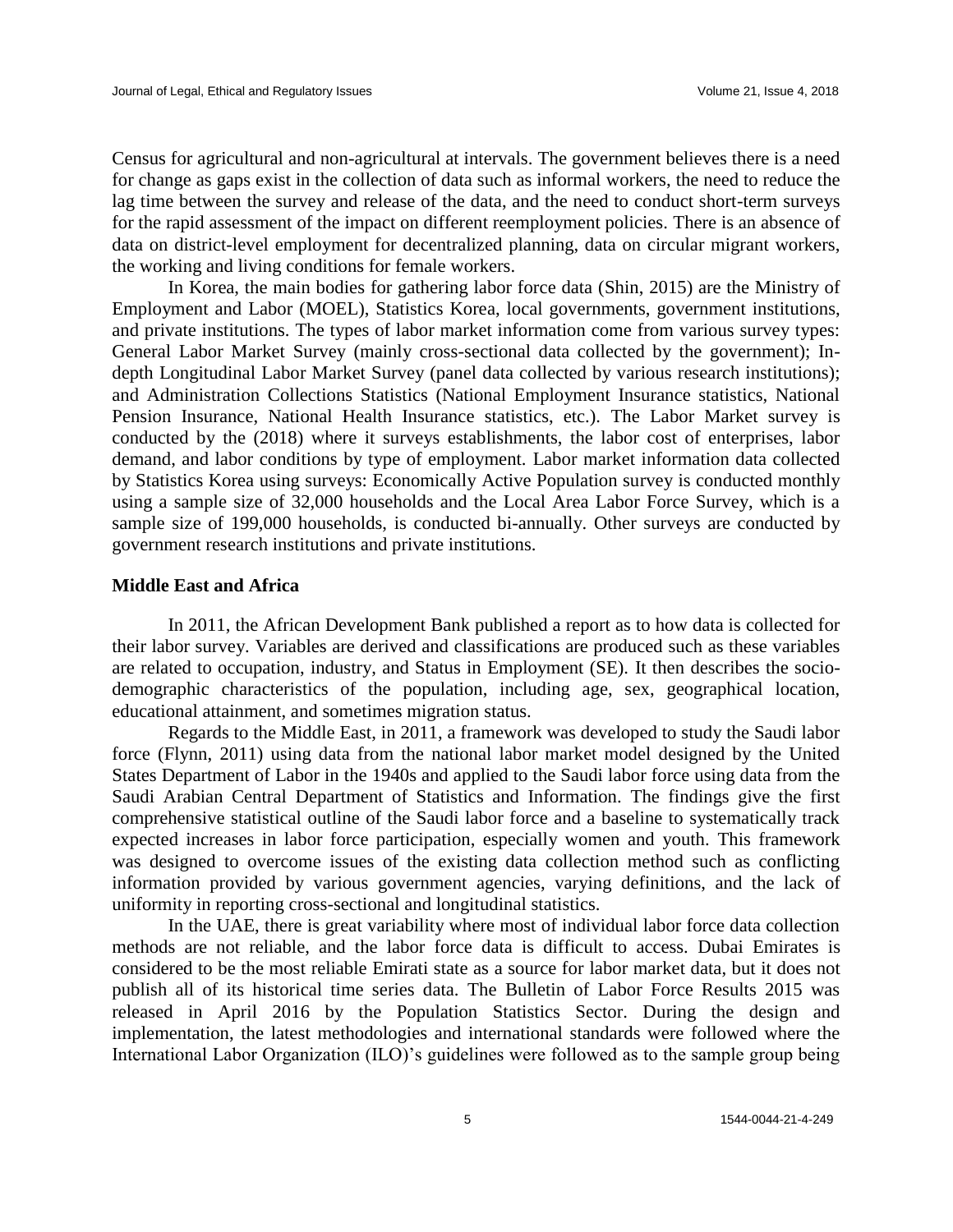15 years and older. The sample of the survey included the Emirati Households, non-Emirati Households, collective household and communities of workers. The report states that the data collected through different time periods is used as the base to monitor current trends and changes in the labor market and the status of employment. The Dubai Statistics Centre (2016) provides the statistical support to implement the Dubai Strategy Plan 2021 with this statistical data on economic, social, and demographic types stated as being accurate and correct timing. This specialized survey was conducted in 2015 using these series and utilizing the latest methodology and international standards. The sample size is 3,000 households including Emirati households, non-Emirati households, collective and communities of workers. However, the link available to the public does not give access to the report.

Abu Dhabi Emirates collects labor market data through its Labor Force Survey (2016). It is a key component of the integrated survey program-General, Multi-Purpose Households Survey. It produces baseline labor market information for the Emirate of Abu Dhabi, and each of its regions. The LFS reports estimates of the size of the workforce, current levels of employed and unemployed citizens and non-citizens, monitors change and identifies trends. The LFS collects information annually from a sample of people present and/or usually resident in the Emirate at a specific point in time. The results support decision-makers in formulating and monitoring labor market policies across the Emirate of Abu Dhabi and within its regions.

When looking at having an adequate workforce for the future, concern has been expressed over the need for timely, accurate, and comprehensive data to support any effective policy-making in this area (Spetz et al., 2016). The authors identified the need for robust data and information systems for professionals to identity and remedy current and future labor shortage in their field but also evaluate the role of a specific group of workers in the effectiveness of financing and delivery innovations in their field. Therefore, the research question is:

*"How can UAE, being founded in 1971, can develop its framework for labor force data collection and dissemination from established frameworks of India and Korea?"*

#### **METHODS**

Qualitative methodology was followed in the paper. Considering that the comparison requires the understanding of the philosophical perspectives and assumptions of different countries in gathering the data, this research needs to render the "*comparatively"* open to analysis, critique, replication, repetition, and/or adaptation (Vaismoradi et al., 2013). In addition, as this paper investigates a case of resource-rich energy-exporting country, in particular the UAE by using qualitative methodology, a comparison can be made to another resource-rich energyexporting country, Kazakhstan, who has faced the similar challenges in data collection methods (Karatayev et al., 2016). Moreover, this research should be the step stone for the next stages of data comparison.

The initial steps of thematic analysis had been used in this research. Thematic analysis is qualitative research methods have been useful to constructivist epistemologies and research questions. This method is strongly used for identifying, analysing, organizing, describing, and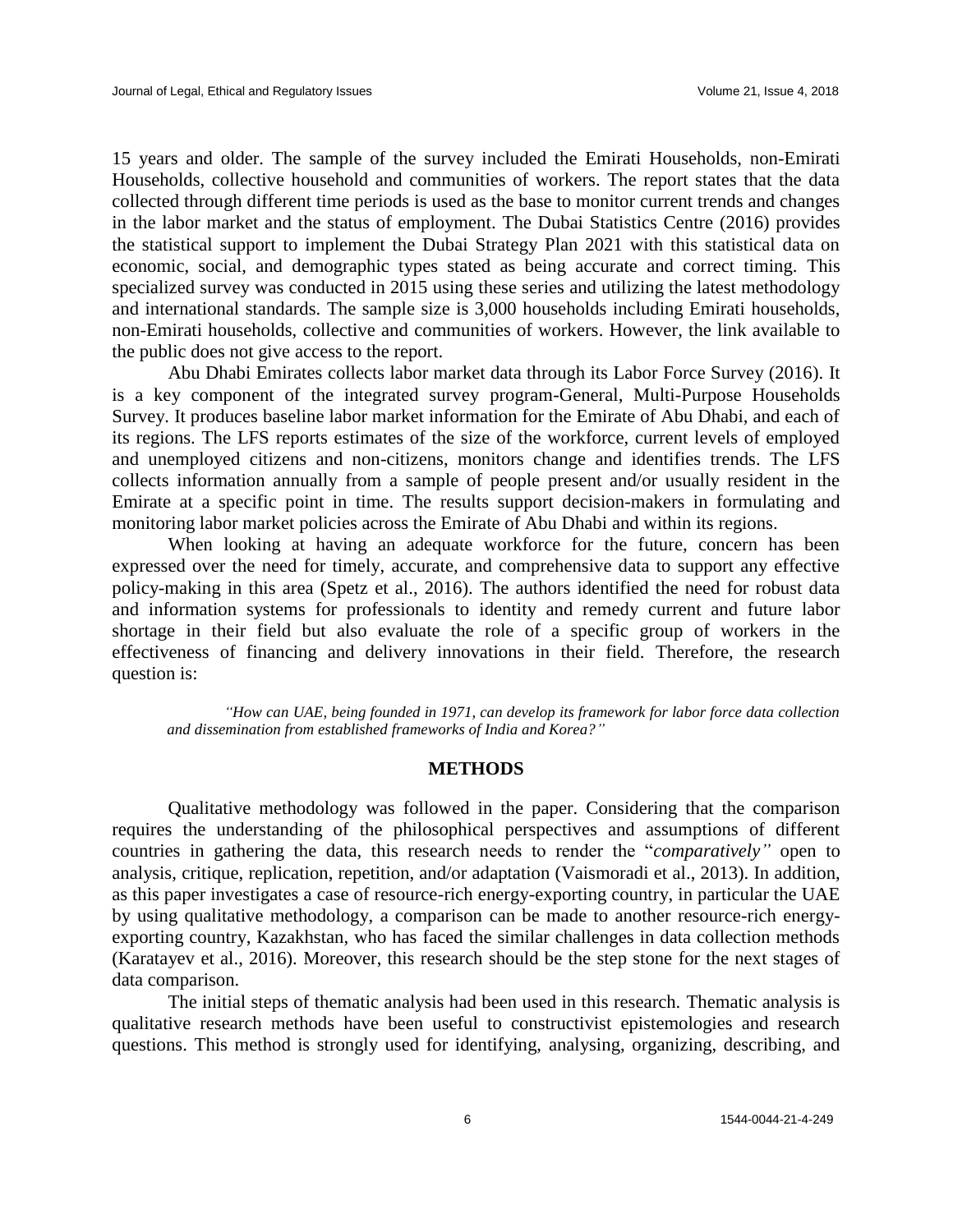reporting themes from a dataset (Nowell et al., 2017). While Maguire and Delahunt (2017) recommended six steps of a step-by-step approach, but was limited by step 4 in this study.

|        | Table 1<br><b>SIX-STEP APPROACH FOR THEMATIC ANALYSIS</b> |  |  |  |  |  |
|--------|-----------------------------------------------------------|--|--|--|--|--|
| Step 1 | Become familiar with the data                             |  |  |  |  |  |
| Step 2 | Generate initial codes                                    |  |  |  |  |  |
| Step 3 | Search for themes                                         |  |  |  |  |  |
| Step 4 | Review themes                                             |  |  |  |  |  |
| Step 5 | Define themes                                             |  |  |  |  |  |
| Step 6 | Write-up                                                  |  |  |  |  |  |

Source: (Maguire & Delahunt, 2017).

Table 1 shows Braun & Clarke's (2006) six-phase framework for doing a thematic analysis. In the first step, researchers in this study tried to read and re-read the questionnaires of individual survey projects. By coding the individual questions in a general category, those questionnaires was organised in the systematic way. Then, tried to compare the similarity and differences across the nations in order to find some theme for the survey and the structure of data collection philosophy of individual countries. Finally, review was done by modifying and developing the preliminary themes that was identified in previous steps.

It would be hard for us to move onto step 5, as it was not so sure about the "*essence"* of what each theme is about (Braun and Clarke, 2006). This research is the preliminary effort to understand the differences of the data collection framework across the various cultural and industrial development stages of countries.

# **RESULTS AND DISCUSSION**

# **Country Comparison of Labor Market Framework**

For the three countries comparison, the UAE, India and Korea, the literature review has found similarities and differences in the labor force data collection and methodology. The UAE's current labor force data is incomplete for certain time periods, not allowing a proper analysis for the labor force historical data trends and prediction of future trends (De Bel-Air, 2015). This has been attributed to the lack of transparency for various stakeholders to access accurate information.

In conducting cross-country comparisons of labor participation rates, a recent article (Dvorkin and Shell, 2015), which compares Canada, the United Kingdom, Spain, Sweden, Japan, France, and Germany, stated that international comparisons are not a simple matter due to labor market variables and statistical methods varying across countries. The authors use adjusted Organisation for Economic Co-operation and Development (OECD) data to allow the comparison across these countries for analysis purposes. For their analysis, the authors focus on the population 16 to 64 year of age for Spain, the United Kingdom, and the United States and 15 to 64 years of age for the other countries. In conducting a comparison of countries retrospective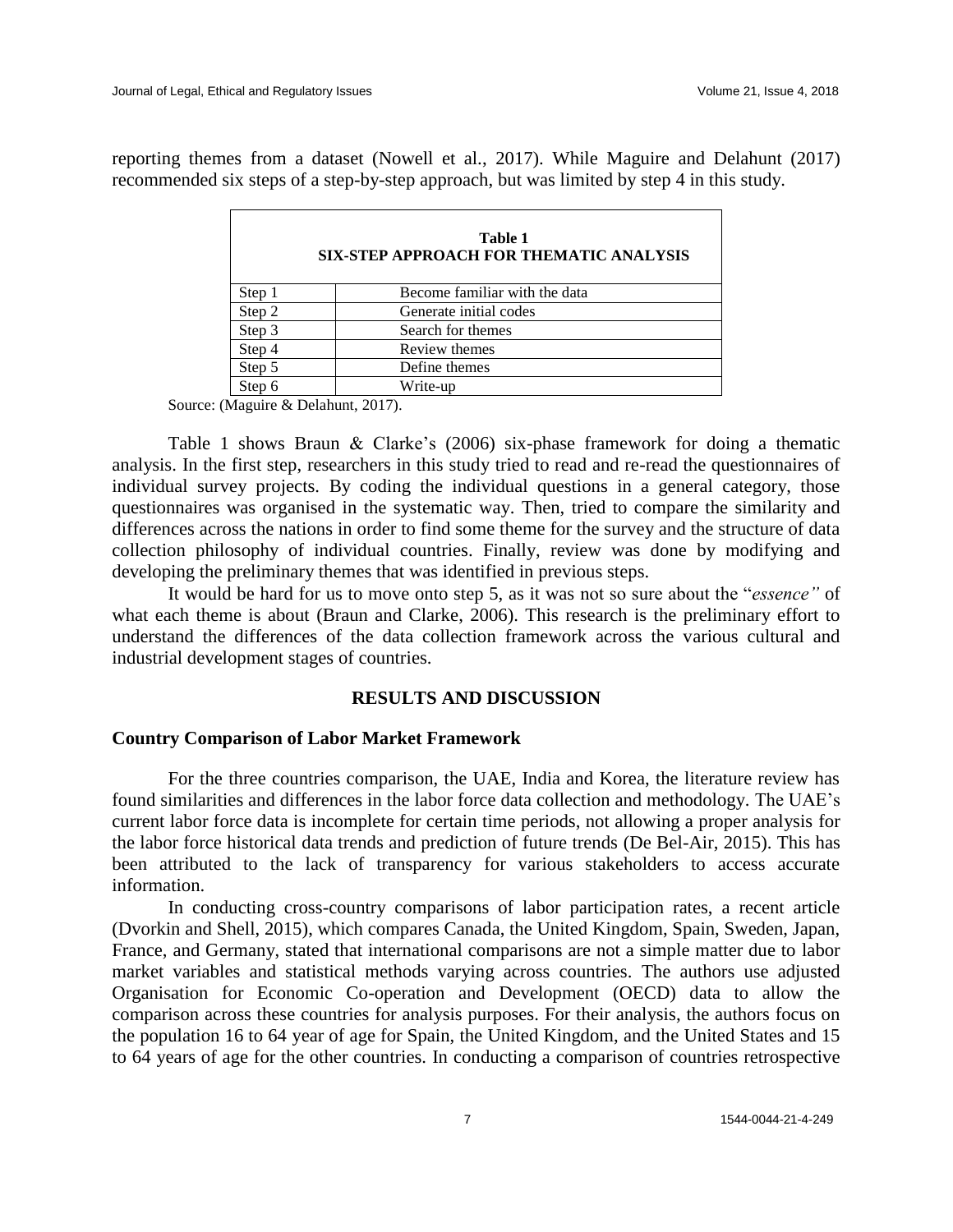and panel data collection methods to assess labor market dynamics, a report by the IZA on Egypt (Assad et al., 2017) found that one can collect information on labor market dynamics from retrospective data. However, the authors cautioned that researchers about which information to trust and at what level of detail.

For Korea (Shin, 2015), the main bodies for gathering labor market information are the Ministry of Labor, Statistics Korea (Bureau of Statistics), local governments, government institutions, and private institutions. There are several different types of labor market information gathered by these various agencies. Cross-sectional data is produced by the government providing general labor market survey data types. In-depth longitudinal labor market data survey data type information is collected through panel type data by various research institutions. Administration collection statistical information is collected though such means as the National Employment Insurance Statistics, the National Pension Insurance, National Health Insurance, etc. The MOEL labor market survey data is collected through the Labor Force Survey at Establishments, Survey on the Labor Cost of Enterprises, the Labor Demand Survey, and the survey on Labor Conditions by type of employment. The Labor Force Survey at Establishments provides basic data to analyze employment trends and labor conditions (wages and working hours) on the demand side of the labor market, and this data is then used to develop policies. The sample size is 25,000 establishments with one worker or more across all industries excluding agriculture, forestry and fishing sectors and is conducted on the last business day of each month. Statistics Korea conducts the Economically Active Population Survey (Survey on Labor Market Participation) and the Local Area Labor Force Survey. The purpose of the Economically Active Population survey is to provide basic data for macroeconomic analyses and the establishment of human resource development policies and establishing and evaluating employment policies by the government. It is conducted monthly. The sample size is 32,000 households using the results of the 2010 Population Census. The interviewing methods are Computer Assisted Self Interviewing (CASI) and Computer Assisted Telephone Interviewing (CAT). The type for the Local Area Labor Force Survey is designated and sample statistics where basic data on detailed employment situation of cities and counties is utilized to make regional employment policies. It is reported bi-annually. The sample methods and unit is where the primary sampling units are Probability Proportional to Size of the National Census and Ultimate Sampling Unit (simple random sampling of households). The sample size is 199,000 households of the 1,000 Primary Sampling Units. The Labor Market Survey data from government institutions is collected from the Korea Employment Information Service (KEIS), Korea Labor Institute (KLI) (Korea Labor & Income Panel Survey, Workplace Panel Survey), and the Korea Research Institute for Vocational Education Training (Korean Education & Employment Panel Survey).

For India, a recent report was released by McKinsey stating that the employment and unemployment surveys conducted by the Indian Labor Bureau from 2013 to 2017 are a robust set of sample surveys. The authors analysed the annual data from these surveys based not on their publication dates but on the reference period for which the data were collected in each round, to more closely map labor market trends to economic trends happening at the same time. The report stated that there are limitations as to the standard data and assessment frameworks. The authors point out that the current sources of data fulfil their main purpose of assessing some labor market trends, particularly labor force participation rate and employment shifts, but are not really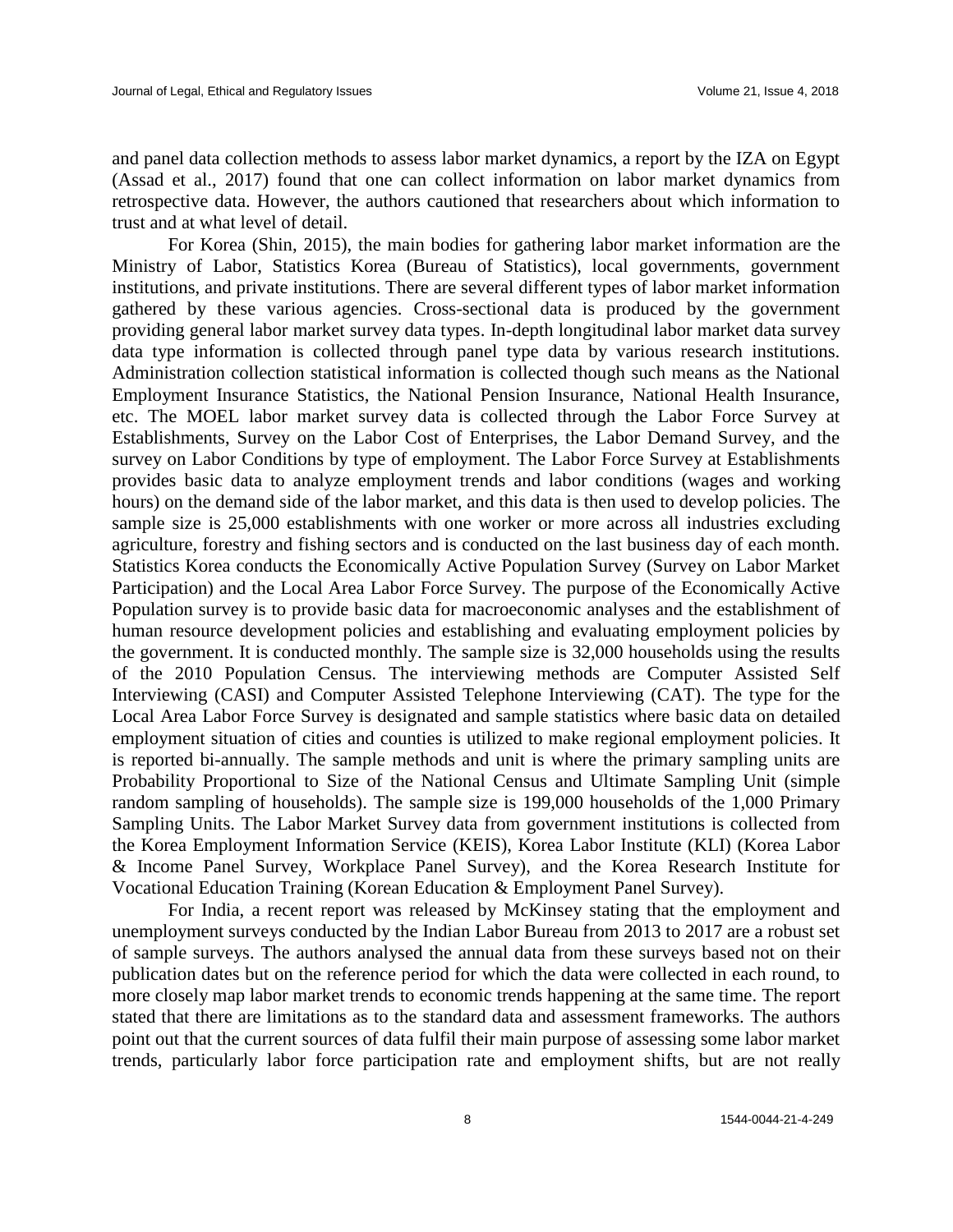designed to assess the wellbeing of the workforce or the extent of change in gainful employment. These data limitations existed in the past, too (DeLeeuw et al., 2002). However, they assume significance in the light of global trends-also mirrored in India-that favor more independent work, flexible or part-time jobs, and supplementary income generation activities which are not captured by surveys and frameworks currently.

For this paper, various surveys were evaluated and conducted to collect labor statistics by the Korean Government and Indian Government. The comparision is made to understand the purpose of the survey, the coverage of the survey, the frequency of the survey, and the items included in the survey.

The primary purpose of the governments of all the nations including Korea, India, and UAE is to collect, compile, analyze, and disseminate the labor related data to build competitive and sustainable economies (Bayanat, 2018; Labour Statistics OECD, 2018; Hira, 2009). All three governments have different mechanisms to collect the labor related data. While analyzing the different surveys used by the UAE government, the Korean government and the Indian government, it was found that the key difference attributes to the coverage of survey and the sampling units. The Korean government collects the data through surveying the workplaces while Indian government covers households as well as industrial sectors. Furthermore, the Indian government also collate the labor statistics provided on regular basis by different state governments. The UAE government's data collection organization, Federal Competitiveness and Statistics Authority (FCSA), is in its nascent stage. Being established in 2015, the open data available depicts that the labor data is mainly collected through various government agencies like Ministry of Human Resources & Emiratization, Federal authority for Government human resources; and the Directorates of residency and foreigners affairs (Bayanat, 2018). The organizations responsible for labor data collection in India, Korea, and UAE is depicted through Figure 1 that summarizes above discussion.



**FIGURE 1 NATIONAL ORGANIZATIONS RESPONSIBLE FOR LABOR FORCE DATA COLLECTION IN KOREA, INDIA AND UAE**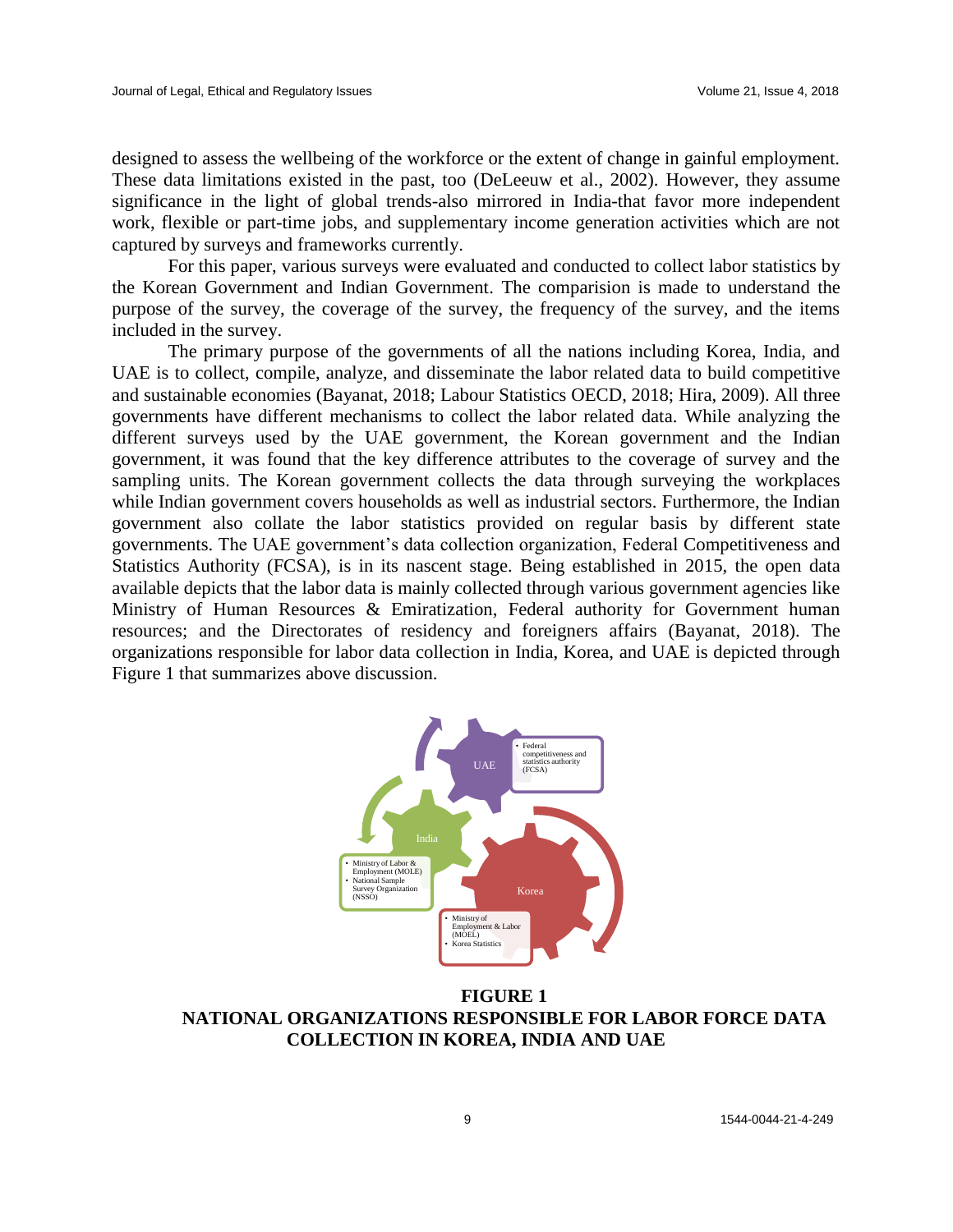Studying the survey instruments used by the government of Korea to collect labour related data, four major surveys are conducted. The Labor Force Survey is performed on monthly basis to provide basic data needed to analyse employment trends and labor conditions on the demand side of the labor market. The data like number of workers, number of job openings, and number of hires, number of separations, wages, and working hours are collected from 25,000 establishments randomly sampled from all the industries except the agriculture, forestry and fishing sectors. The Enterprise Labor Cost Survey is conducted to find the types and amounts of employment expenses to create and amend labor policies and to promote workers' welfare. This annual survey samples 3,525 workplaces to collect data about the total cash wages; retirement pay; recruitment expenses; education and training expenses; legal welfare expenses; and nonlegal welfare expenses and similar items. The Occupational Labor Force Survey collects, from a sample of 32,300 workplaces, the data related to the current number of employees, number of recruited, number of hired, number of non-hired, number of vacancies, scheduled number of employees to be hired, and reasons for non-hired. This bi-annual survey feeds data to design employment policy measures for resolving labor market demand-supply gap. The final survey conducted by the Korean government is on the Labor Conditions by Employment Type. Data related to gender, education, age, employment date & year, years of work experience, employment type, contract period, working type, working days and hours, wages, social insurance status etc. is collected from around 32,000 workplaces on a yearly basis (MOEL Survey Data, 2018).

Analyses of the surveys and data collection conducted by the Indian government have similarities as well as dissimilarities with the Korean labor statistics collection. On the similarity front, both countries have assigned the responsibility of data collection to the Ministry of Labor and the National statistics organizations. Though nomenclated differently, the aim of these organizations remains same collection, compilation, and dissemination of labor workforce data. In Korea, these organizations are named as Ministry of Employment & Labor (MOEL Survey Data, 2018) and Statistics Korea (Statistics Korea, 2018). In India, the Ministry of Labor & Employment and National Sample Survey Organization (NSSO) are commissioned to collect the labor data. The scope of data collection by the Statistics Korea (in Korea) and the NSSO (in India 2017) is very wide. The labour force data management is only one facet of their scope. The NSSO collects the data related to employment and unemployment through a survey conducted on the Quinquennial basis. The survey unit is households and the purpose of the collection is to find the overall level and structure of employment and unemployment in India. The NSSO covers the whole population through random sampling method. The sampling size is retained to 100,000 households.

The specialized organizations to collect, analyse, and disseminate labor related data in Korea as well as in India are their respective Ministry of Labor & Employment. However, the Indian ministry has delegated this task to the Labor Bureau whose scope of data collection is very wide as the data is fed to formulate national and state level policies; and to enhance the working conditions of the workforce from different segments.

The Labor Bureau of India conducts several surveys to collect labor statistics, but the purpose; frequency; and the coverage is unlike the surveys conducted in Korea. For instance, the wage rate survey is conducted to ensure the proper implementation of the Minimum Wages Act,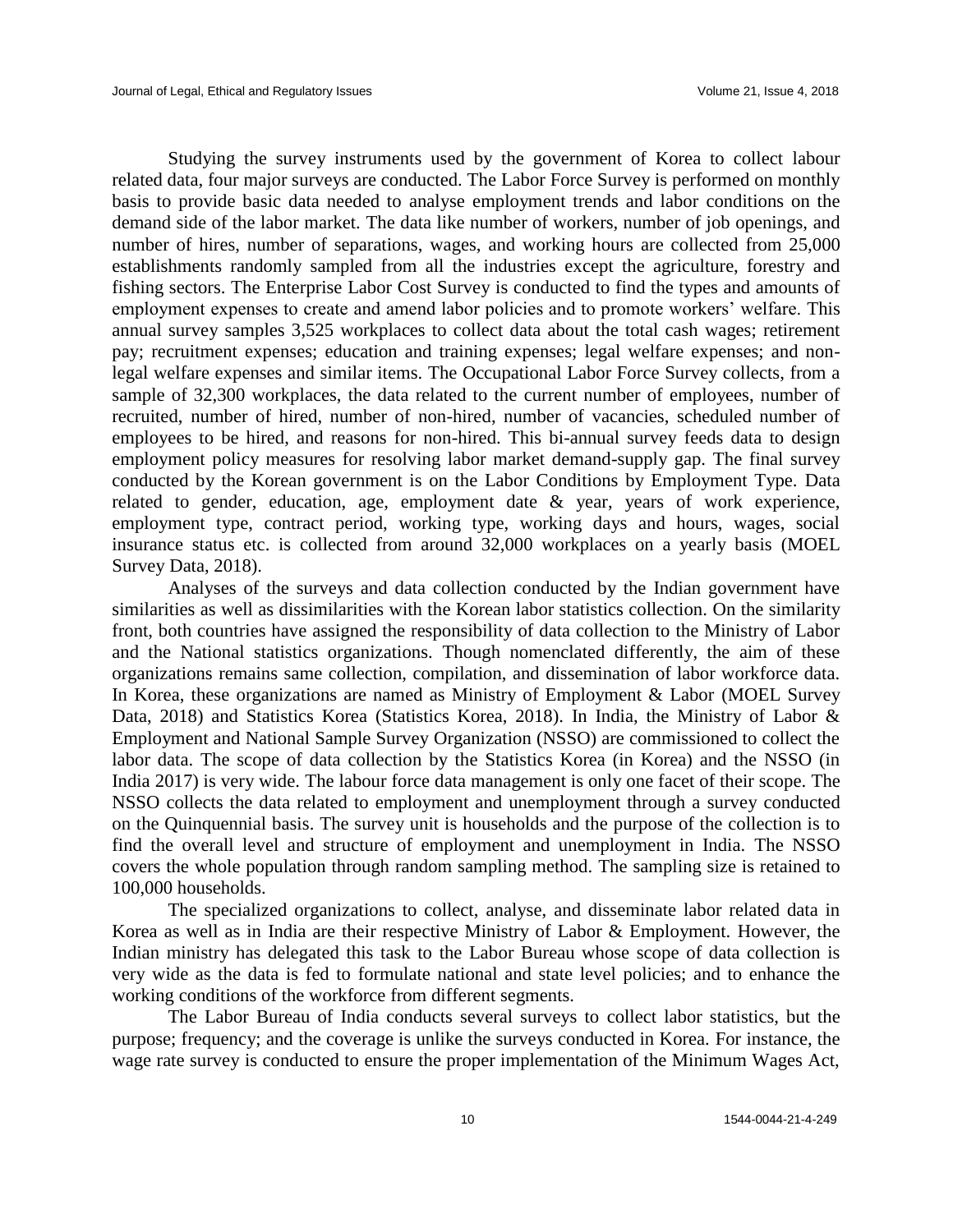1948. This monthly survey covers 20 states and households in 600 sample villages are included. Likewise, surveys about consumer price index are conducted on monthly basis but are divided into two sectors. The first consumer price index survey is conducted for the industrial workers in urban areas wherein data is collected monthly for several workers, number of job openings, number of hires, number of separations, wages, working hours etc. Similar items are covered through consumer price index for rural laborers in the agricultural sector. The items covered under the consumer price index in India are covered through labour force survey and occupational labour force survey in Korea. Though the Statistics Korea calculates consumer index, there is no evidence of its association with the labor market (Statistics Korea, 2018). The Indian government uses the Consumer Price Index (CPI) data to revise and fix the minimum wage; to determine the cost of living allowance; to measure the trends of inflation, and to formulate the policies regarding wages.

| Table 2<br><b>LABOR SURVEY ITEMS COVERED BY KOREA AND INDIA</b>                                                    |                                                          |                          |                                                                                                         |                                                                                                                                                    |  |  |  |  |
|--------------------------------------------------------------------------------------------------------------------|----------------------------------------------------------|--------------------------|---------------------------------------------------------------------------------------------------------|----------------------------------------------------------------------------------------------------------------------------------------------------|--|--|--|--|
| <b>Labor Survey</b>                                                                                                | In Korea                                                 |                          | In India                                                                                                |                                                                                                                                                    |  |  |  |  |
| <b>Items</b>                                                                                                       | <b>Data Instrument</b>                                   | Coverage                 | <b>Data Instrument</b>                                                                                  | Coverage                                                                                                                                           |  |  |  |  |
| Number of<br>workers; Wages;<br>Working hours                                                                      | <b>Labor Force</b><br>Survey at<br><b>Establishments</b> | 25,000<br>establishments | Employment and non-<br>employment survey by<br><b>NSSO</b>                                              | From whole of the<br>Indian Union with<br>exception of two<br>districts in Jammu &<br>Kashmir and few<br>villages in Andaman &<br>Nicobar islands. |  |  |  |  |
| Labor costs                                                                                                        | Enterprise Labor<br><b>Cost Survey</b>                   | 3,525 workplaces         | Wage rate Survey;<br>Occupational wage<br>survey                                                        | 20 states with a sample<br>size of 600 villages; 37<br>industries                                                                                  |  |  |  |  |
| Number of<br>employees,<br>recruited, hired,<br>not-to-hired,<br>vacancies                                         | Occupational<br>Labor Force<br>Survey                    | 32,300<br>workplaces     | <b>Consumer Price Index</b><br>for industrial workers<br>and Consumer Price<br>Index for rural laborers | Urban Sector;<br>Agricultural sector in 20<br>states                                                                                               |  |  |  |  |
| Workforce<br>demography, work<br>experience,<br>employment<br>duration, contract<br>details, working<br>conditions | <b>Labor Conditions</b><br>Survey                        | 32,000<br>workplaces     | Employment and non-<br>employment survey by<br>Labor Bureau                                             | 156,563 households                                                                                                                                 |  |  |  |  |

Source: Labor Bureau (2018), Ministry of Labour and Employment (2017), MOEL Survey Data (2018).

Like the Korean Government survey on labor conditions, the Labor Bureau of India conducts Contract Labour survey to study the problems faced by the contract labor and to formulate and revise policies to improve the working conditions (Table 2). The only difference between the two countries is the frequency of data collection. The frequency of Contract Labour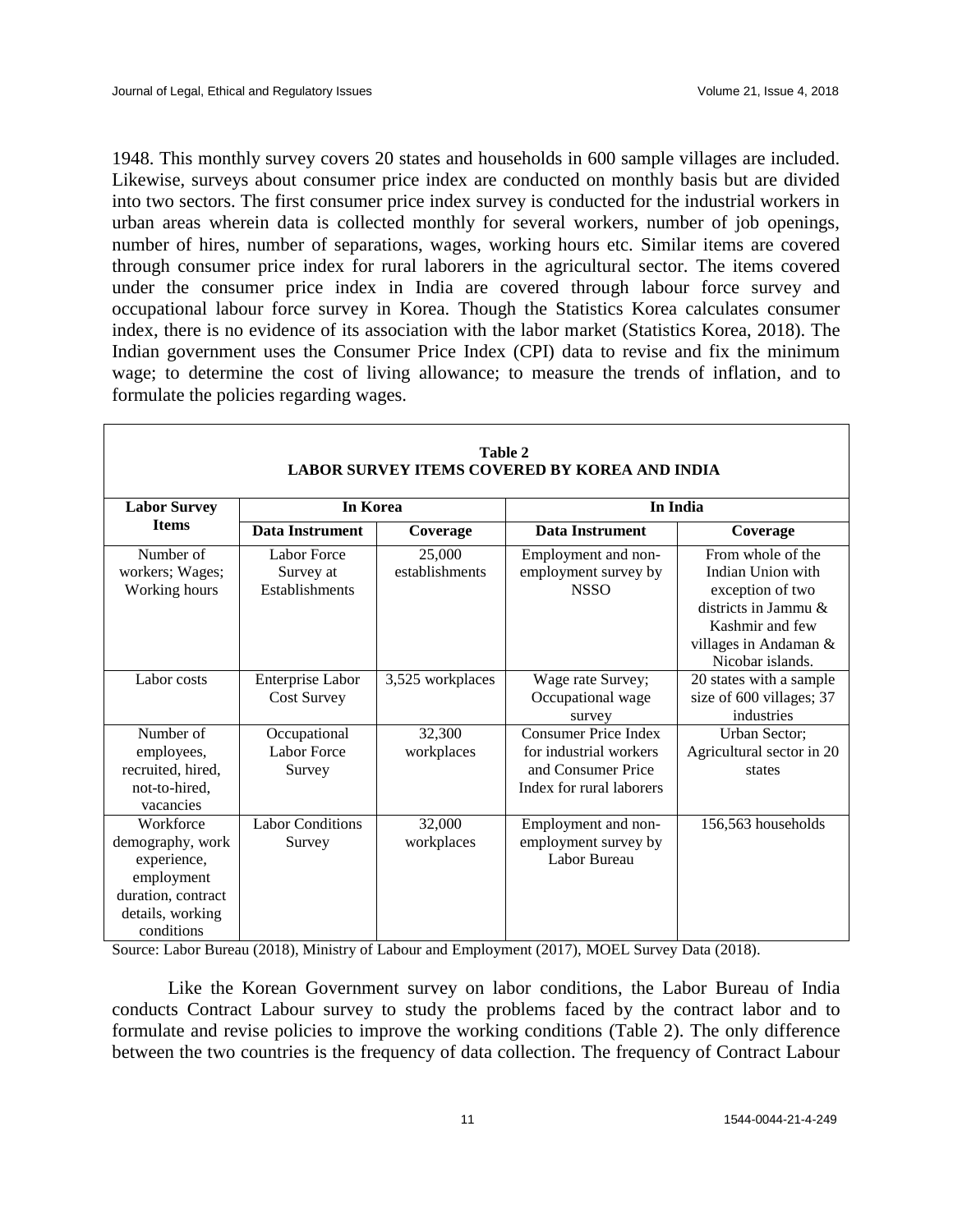survey is not defined and is conducted upon the discretion of the bureau. The Employment and non-employment survey is conducted in India by both NSSO and the Labor Bureau and the objective is same, to calculate the labour force participation rate, worker population ratio, and to calculate the unemployment rate. While Labor Bureau's frequency is on annual basis; the NSSO collects it on a quinquennial basis. Unlike Korea, the data related to gender, earnings, savings, workforce participation, occupation, leave status, job contract status, paid leaves, work location, availability of social security benefits, earning from self-employment etc. are collected through sampling the households. The Labor Bureau generally covers over 150,000 households from rural and urban sector from all over India with the exception of few difficult to access locations. The labour survey items and their respective coverage are depicted in Table 3.

| Table 3<br>LABOR DATA COLLECTION INSTRUMENTS AND THE FREQUENCY OF DATA COLLECTION<br>IN KOREA, INDIA AND UAE |                  |                                          |                    |                                                     |                  |  |  |  |  |
|--------------------------------------------------------------------------------------------------------------|------------------|------------------------------------------|--------------------|-----------------------------------------------------|------------------|--|--|--|--|
| <b>Republic of Korea</b>                                                                                     |                  | <b>India</b>                             |                    | <b>UAE</b>                                          |                  |  |  |  |  |
| Instrument                                                                                                   | <b>Frequency</b> | <b>Instrument</b>                        | <b>Frequency</b>   | <b>Instrument</b>                                   | <b>Frequency</b> |  |  |  |  |
| Labor force survey                                                                                           | Monthly          | Wage rate survey                         | Monthly            | Workforce<br>gender<br>survey                       | N/A              |  |  |  |  |
| Enterprise<br>Labor<br>cost survey                                                                           | Annually         | Consumer price index<br>survey           | Monthly            | of<br><b>Distribution</b><br>workforce              | N/A              |  |  |  |  |
| Occupational<br>Labor force survey                                                                           | Bi-Annual        | <b>Contract Labor Survey</b>             | N/A                | Labor force by skill, age,<br>gender, and job level | N/A              |  |  |  |  |
| Labor<br>conditions<br>employment<br>by<br>type                                                              | Annually         | Employment and non-<br>employment survey | Annually           | Actual work hours                                   | N/A              |  |  |  |  |
|                                                                                                              |                  | Occupational<br>Wage<br>survey           | Once in 10<br>yrs. | Earnings by sector and<br>occupations               | N/A              |  |  |  |  |

Source: Labor Bureau (2018), Ministry of Labour and Employment (2018), MOEL Survey Data (2018); Bayanat (2018).

The data collection methods in both India and Korea have similar purposes but India covers more facets as opposed to Korea. Some surveys conducted in India have either undefined frequency or are conducted once in a decade. A survey like Occupational Wage Survey, which aims to study the earnings in different industries, is conducted once in 10 years. Papola (2014) proposed India to embrace Time-use Surveys to add to the labor force surveys to reduce the under-estimation of the labor force, eliminate under-reporting of workers due to the biases of investigators or respondents, and allow the collection of the data on simultaneous activities.

UAE's dedicated organization, FCSA, may be in the nascent stage, but some labour related data is openly available. The workforce gender distribution in different professions, distribution of workforce, and total labor force by skill, age, gender, and job level is available. There is also an availability of data related to actual work hours and earnings by sector and occupations (Bayanat, 2018). However, the purpose, coverage, source, and the sampling method is not readily available. The labor data collection instruments and frequency of data collection is depicted in Table 3 wherein data collection instruments used by all three countries have been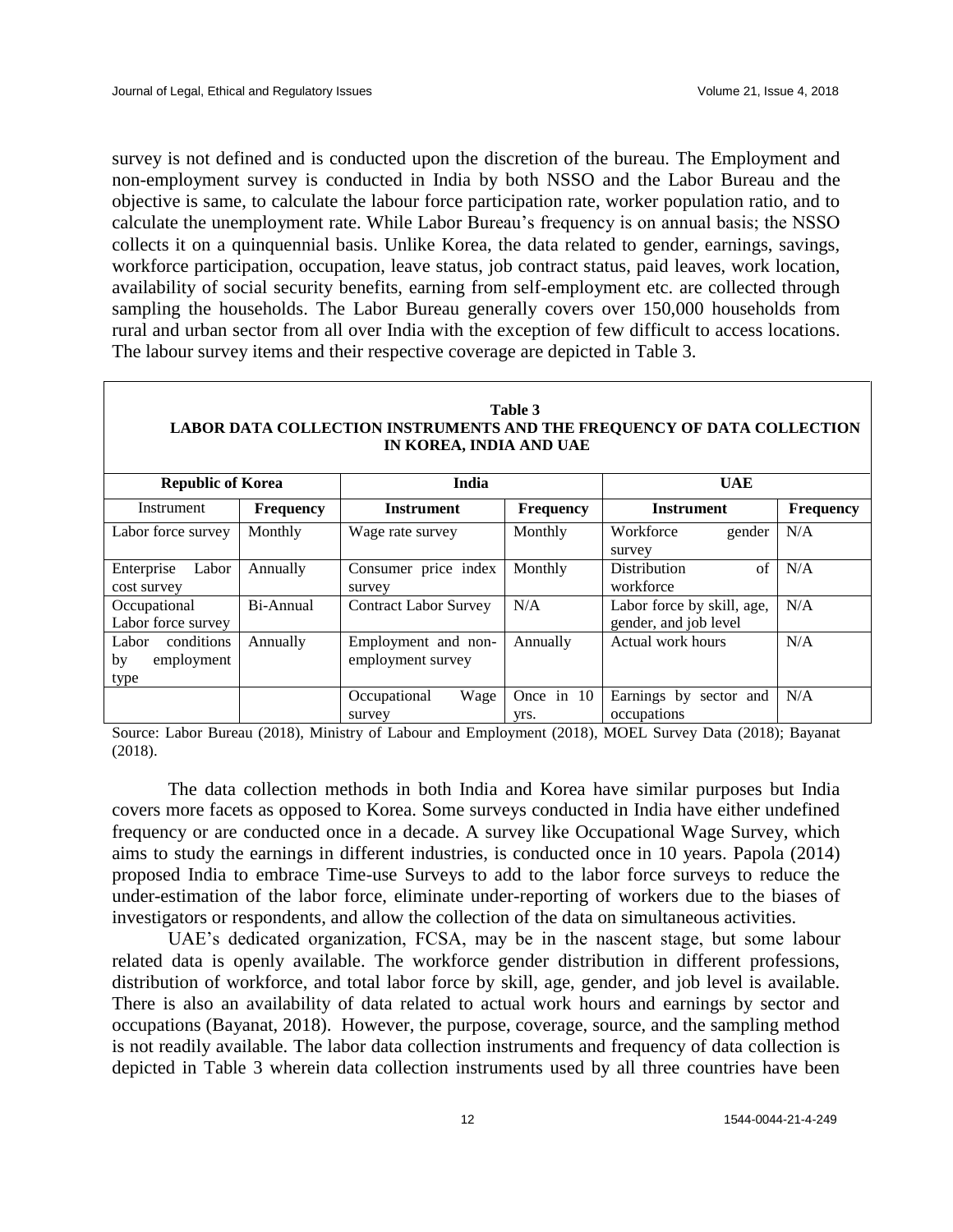tabulated along with the frequency of data collection. It is noted that the frequency of data collection in UAE is not clearly defined. Furthermore, the available data is disjointed in terms of continuity and rigour. Knowing that the MOEL of Korea was established in 1945 and the Labor Bureau of India has been in action since 1940 (Labor Bureau n.d.); suggested UAE to reconsider its labor data management framework and design a robust framework to collect and analyze the data and thereafter amend the policies to achieve the target rate of Emiratization.

# **Implications of the Findings**

It has become evident that the UAE is in the nascent stage of developing a framework to collect labor force data. Due to absence of robust data, the holistic view for sustainable labor market has not been considered. The findings of the study would provide parameters to the UAE authorities to collect labor data while basing it on the data collection framework used by Indian government as well as Korean government. The suggestions made by Papola (2014) to collect labor data for various items and to collect the data in timely and orderly fashion is applicable to UAE data collection authorities like FCSA.

It is noted that the UAE collects the labor market data but has provided limited access to public due to which external stakeholders and the governments of other countries could not include UAE in designing policies regarding export and import of the workforce. Assuming Korea meeting its labor requirement through domestic labor supply and India exporting its labor force, UAE needs to review its data collection framework to develop its domestic workforce and to implement wise labor import policies. This study would assist UAE is framing its data collection framework and labor market policies by considering Korea's labor data collection framework as a baseline for optimizing domestic workforce and India's labor data collection framework as a guiding tool for monitoring labor force export and regulate labor force import. Therefore, the research question answered whereby the objective of the Emiratization Policy 2020 to have 40% of its locals being employed in the private sector can be meeting.

#### **Limitations and Future Research**

This study analyzed the labor force data collection framework of India and the Republic of Korea. Even though it was recommended to the UAE government to improve their labor force data collection, the limitation of this research calls for the further research to enhance the practical and academic contribution on labor data management framework.

In this study, the usage of the collected data was not discussed while comparing the data collection methods. The Labor Data Survey is one of the largest research projects collected in a time series, which has been used to estimate a country's productivity improvement and quality of labor. In Korea, human resources data by industry has been widely used in policy-making process. Considering that data collection is considering future use, it is needed to study the usage of labor data in academic and policy formulation. Moreover, data characteristics comparison among countries had not been tried in this study. While the data collection framework is the important foundation, however, it is necessary to understand how well the statistics of the collected sample data reflect the parameter of the population. It is essential to confirm the quality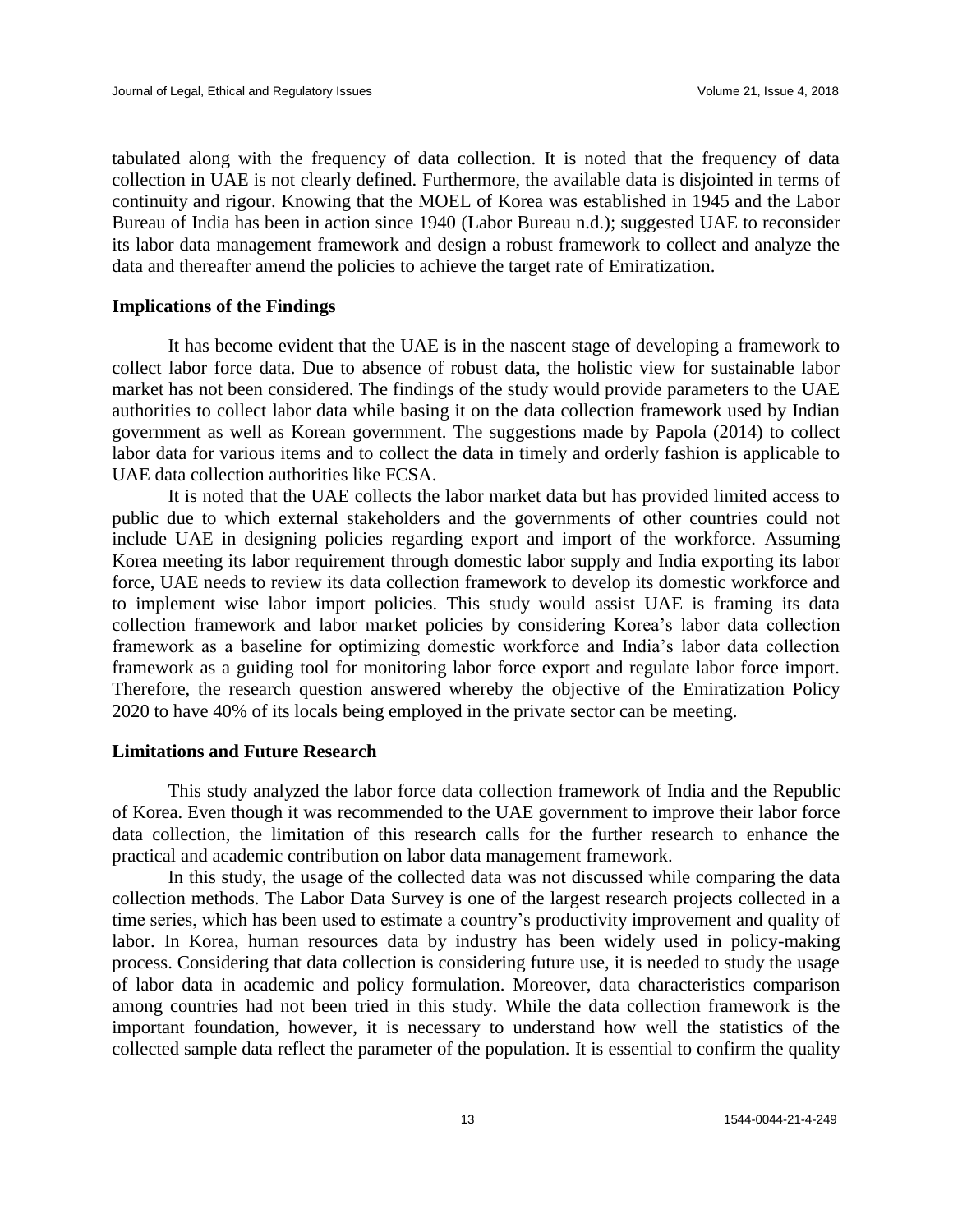of survey research processes such as sampling method and survey execution. Thus, the call for the future studies to be expanded to reflect the quality management of labor data.

### **CONCLUSION**

Through the comparison of three countries, India, Korea and the UAE, robust labor force data collection methodologies were found in India and Korea where systematic data collection takes place on pre-determined frequency intervals. The data is collected from various sectors and as well as generic population and later shared through publications in government reports. The labor data is made public which can be used by relevant stakeholders to make necessary policies and for general applications. It is recommended to the UAE government to develop a labor force data collection and sharing framework as a Nation and implement it with consistency and transparency for various stakeholder groups. This paper will allow future research into the UAE as to the labor force data collection and where the government can successfully achieve its goal of the Emiratization Policy by 2020.

#### **REFERENCES**

- Adhikari, R., Soonthorndhada, K., & Haseen, F. (2011). Labor force participation in later life: Evidence from a cross-sectional study in Thailand. *BMC Geriatrics*, *11*(1), 15-15.
- Anker, R. (1983). Female labour force participation in developing countries: A critique of current definitions and data collection methods. *International Labor Review*, *122*(6), 709-720.
- Bayanat (2018). Resource document. *UAE Open Data.* Retrieved from [http://data.bayanat.ae/en\\_GB/dataset?tags=federal](http://data.bayanat.ae/en_GB/dataset?tags=federal)
- Braun, V., & Clarke, V. (2006). Using thematic analysis in psychology. *Qualitative Research in Psychology*, *3*(1), 77-101.
- Capdevielle, P., & Sherwood, M.K. (2002). International comparisons: Providing comparable international labor statistics. *Monthly Labor Review*, *2*(1), 3-11.
- De Bel-Air, F. (2015). *Demography, migration, and the labor market in the UAE*. GLMM-EN-No. 7/2015, Gulf Labor Market and Migration (GLMM), European University Institute (EUI) and Gulf Research Center (GRC).
- De Leeuw, E., Grove, R., & Dillman, D.A. (2002). Trends in household survey nonresponse: A longitudinal and international comparison. In R.M. Groves, D.A. Dillman, J.L.E. Hines, & R.J.A. Little, (Edn.), *Survey Nonresponse*. New York: Wiley.
- Dvorkin, M., & Shell, H. (2015). A cross-country comparison of labor force participation. *Economic Synoposes, 17*(1), 201-225.
- Eurostat (1998). Labor force survey: Methods and definitions. *Eurostat Theme 3 Population and social conditions. Statistical Office of the European Communities.* Retrieved from [http://ec.europa.eu/eurostat/documents/3859598/5826049/CA-19-98-536-EN.PDF/d2d26586-5bdf-450d-](http://ec.europa.eu/eurostat/documents/3859598/5826049/CA-19-98-536-EN.PDF/d2d26586-5bdf-450d-9723-822c2353d11c?version=1.0)[9723-822c2353d11c?version=1.0](http://ec.europa.eu/eurostat/documents/3859598/5826049/CA-19-98-536-EN.PDF/d2d26586-5bdf-450d-9723-822c2353d11c?version=1.0)
- Flynn, P. (2011). The Saudi Arabian labor force: A comprehensive statistical portrait. *The Middle East Journal*, *65*(4), 575-586.
- Franck, A.K., & Olsson, J. (2014). Missing women: The under-recording and under-reporting of women's work in Malaysia. *International Labor Review*, *153*(2), 209-221.
- Gupta, M. (2012). Employment and unemployment: NSS 61st. round: July 2004-June 2005. *Resource document.* Retrieved from [https://data.gov.in/resources/employment-and-unemployment-nss-61st-round-july-2004](https://data.gov.in/resources/employment-and-unemployment-nss-61st-round-july-2004-june-2005) [june-2005](https://data.gov.in/resources/employment-and-unemployment-nss-61st-round-july-2004-june-2005)
- Hira, R. (2009). U.S. workers in a global job market. *Issues in Science and Technology*, *25*(3), 53-63.